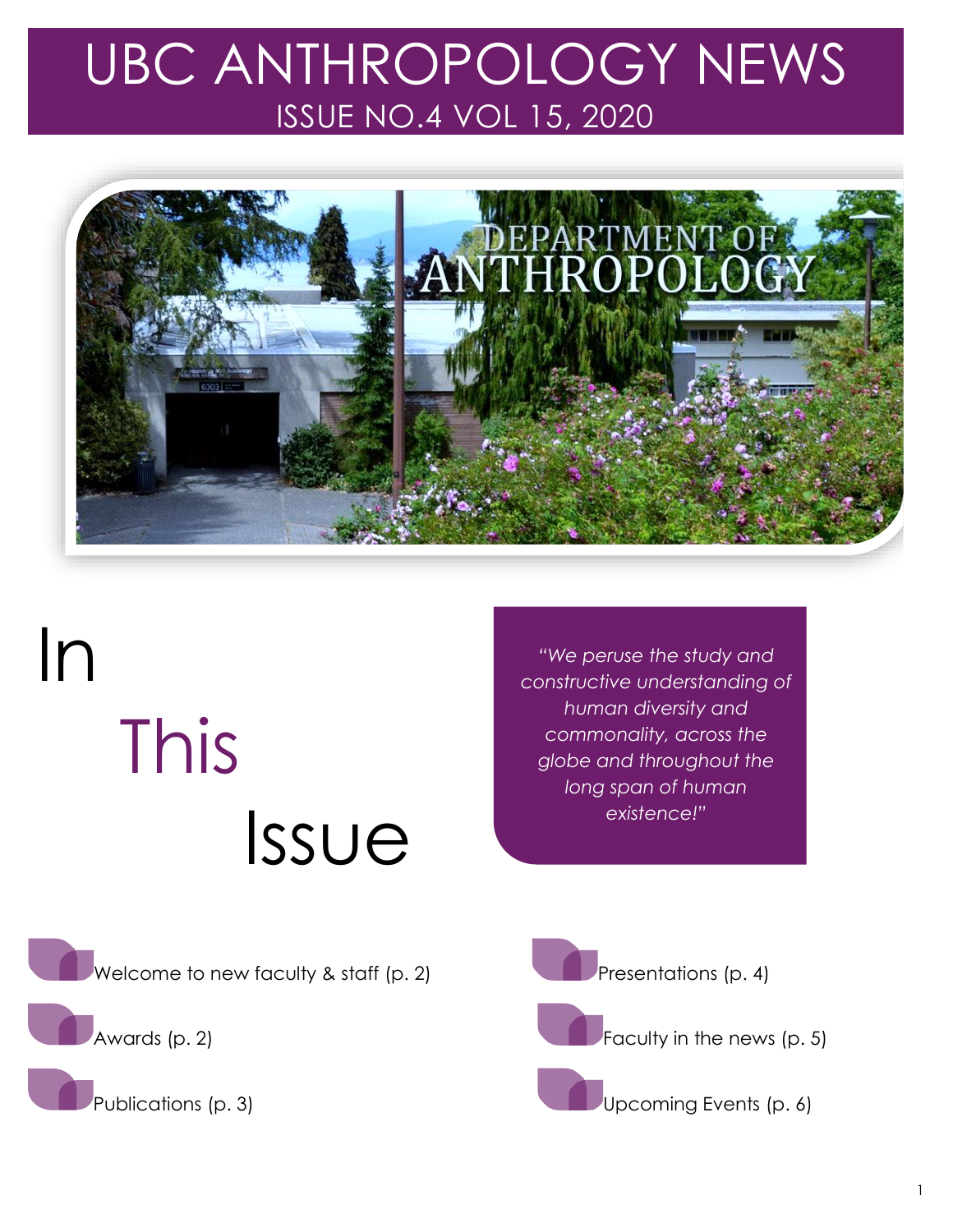

### Welcome to Amirpouyan Shiva

Dr. Shiva has joined our Department as a Lecturer after receiving his PhD from the University of Minnesota in 2018. This year Dr. Shiva is teaching a wide range of courses, including Introduction to Anthropology in the Coordinated Arts Program, the Anthropology of Media, and a new course for the Department, Ethnography of the Middle East. Dr. Shiva is especially

interested in how technologies shape and enable their users, a topic he plumbed extensively in his doctoral research on human-computer interactions and user experience in the Persian blogosphere. Dr. Shiva found that the technological medium contributes to the creation of bloggers' identities and, in turn, that the selves fashioned in interaction with and communication through digital media affect social and political transformation.



### Welcome to Elham Pourmohammadi

We are delighted to have Elham Pourmohammadi take up the position of Head's Assistant/Communications Assistant. Elham will play a key role in supporting the tasks of the Department Head, and she will also be spearheading a wide realm of communications for our department, including the growth of our Department's web and social media presence,

expansion of our alumni engagement, and the production of our Department newsletter. Elham holds an MA in Linguistics from the University of Saskatchewan and a certificate in OAT (Office Administration with Technology) from BCIT and she has extensive administrative and technical experience gained while working for over five years in fast-paced educational environments in Iran and here in Canada.

A warm welcome to Elham!





**Hugh Gusterson** was presented with the AAA Anthropology in Media [Award,](https://www.americananthro.org/ConnectWithAAA/Content.aspx?ItemNumber=25879) November 10, 2020.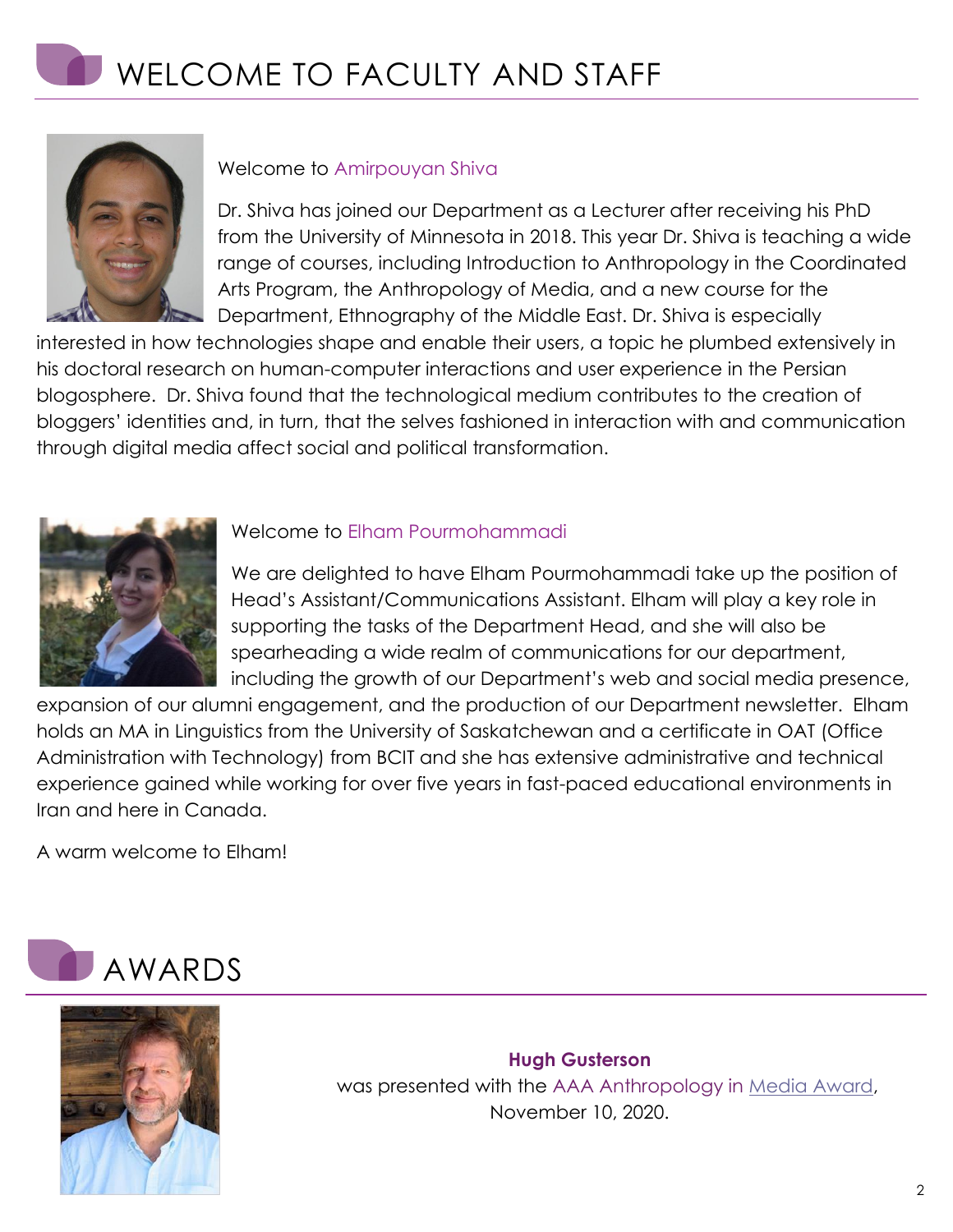

**Johnson, Raini, Andrew Mason and Andrew Martindale (2020)** Reviewing Machine Learning Algorithms to Determine Best-Fit Models for Archaeological Predictive Modelling in British Columbia. The Midden 50(2):38-47.

### **Mason, Andrew R. and David Pokotylo (2020)**

Canada: World Heritage. In: Smith C. (eds) Encyclopedia of Global Archaeology (2nd edition). Springer, Cham. [https://doi.org/10.1007/978-3-030-30018-0\\_2383.](https://doi.org/10.1007/978-3-030-30018-0_2383)

### **Pokotylo, David and Andrew R. Mason (2020)**

Canada: Cultural Heritage Management and First Nations. In: Smith C. (eds) Encyclopedia of Global Archaeology (2nd edition). Springer, Cham. [https://doi.org/10.1007/978-3-030-30018-](https://doi.org/10.1007/978-3-030-30018-0_1147) [0\\_1147.](https://doi.org/10.1007/978-3-030-30018-0_1147)

# PUBLICATIONS

### **Pokotylo, David and Andrew R. Mason (2020)**

Canada: Cultural Heritage Management. In: Smith C. (eds) Encyclopedia of Global Archaeology (2nd edition). Springer, Cham. [https://doi.org/10.1007/978-3-030-30018-0\\_1189.](https://doi.org/10.1007/978-3-030-30018-0_1189)

### **2020 Ritchie, Morgan and Dana Lepofsky**.

From Local to Regional and Back Again: Social Transformation in a Coast Salish Settlement, 1500-1000 BP. Journal of Anthropological Archaeology. December 2020, Volume 60. [https://doi.org/10.1016/j.jaa.2020.101210.](https://doi.org/10.1016/j.jaa.2020.101210)

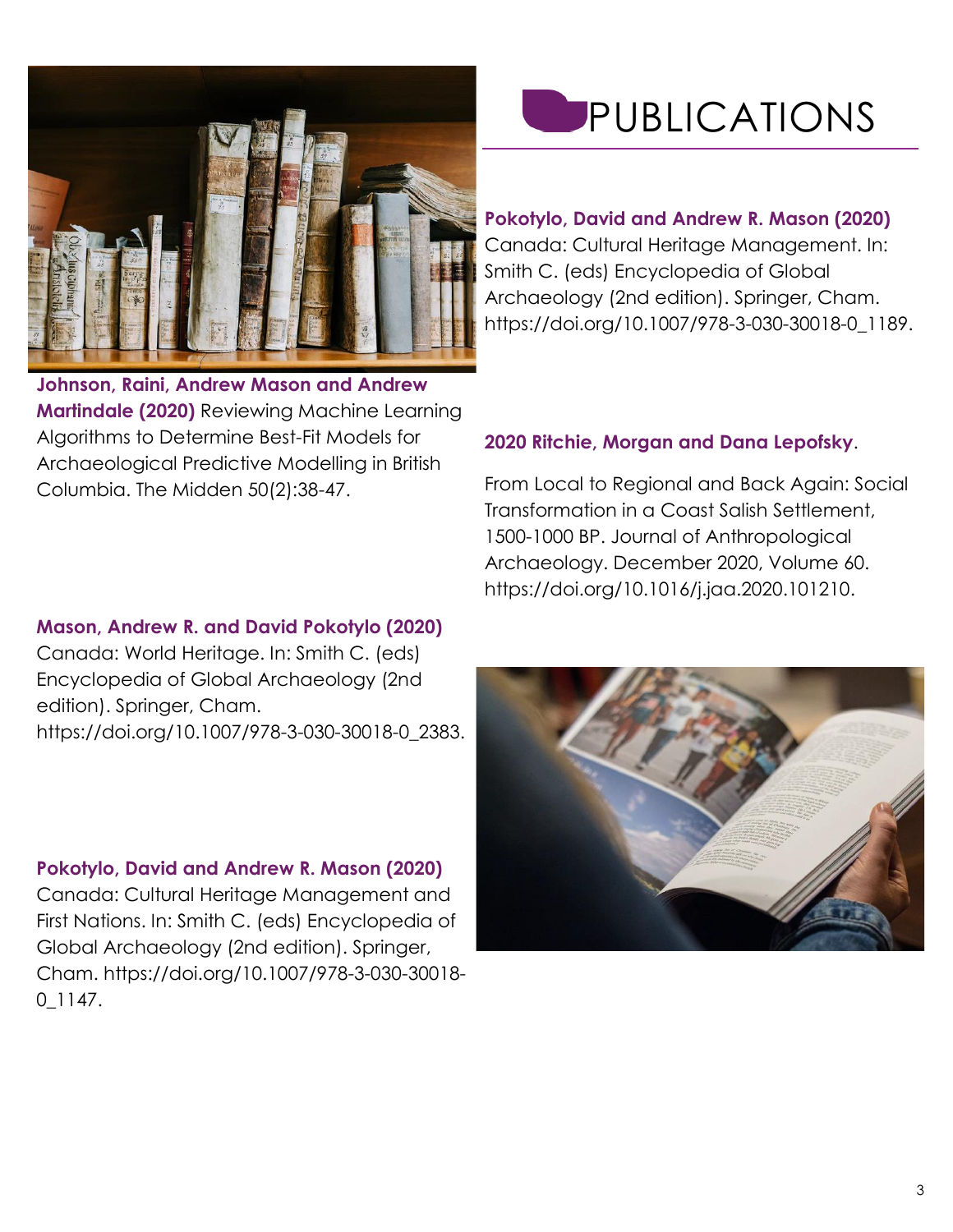

### PRESENTATIONS

Creighton, Millie. 2020. "Whose Remembrance, of What, and to What Purpose: Citizens Saving Japan's Constitutional Peace Clause, and Its Relevance to Peace, War, and Canadian Multiculturalism.", presented in UBC ANTH Faculty Brown Bag Series, November 10.

- Gusterson, Hugh. 2020. "Racial Justice, Nuclear Weapons and Disarmament". Panel at Belfer Center for Science and International Affairs, Harvard University. October 9.
- Gusterson, Hugh. 2020. "Covid and Culture," School for Advanced Research, Santa Fe. November 11.
- Gusterson, Hugh. 2020. "The New Totalitarianism," American Anthropological Association **COLLEGE** Raising our Voices, November 12.
- Gusterson, Hugh. 2020. "The Global Impact of the U.S. Election," panel for School for Public Policy and Global Affairs, UBC. November 13.
- Charles Menzies is a keynote panelist at the the 9th International Indigenous Research **Contract** Conference. This conference is hosted by Ngā Pae o te Māramatanga (The Maori Centre of Excellence, Auckland University).
	- Event: Opening Keynote Discussion Panel The global importance of "A Gathering of Indigenous Minds." Gathering of Indigenous Minds for Sovereignty/Wellbeing/role of Indigenous Research Methodologies to provide researched solutions for sovereignty and wellbeing. [Panelists: Linda Smith, Kyle Powys White, Megan Davis, Charles Menzies]. <http://indigenousresearchconference.ac.nz/programme>



McKellin, William, H. 2020. "Patient Engagement and Patient Centred-Communication: Providing Information or Facilitating Learning?" UBC Centre for Health Education Scholarship, Cutting Edge Speaker's Series. Vancouver, BC, November 10, 2020.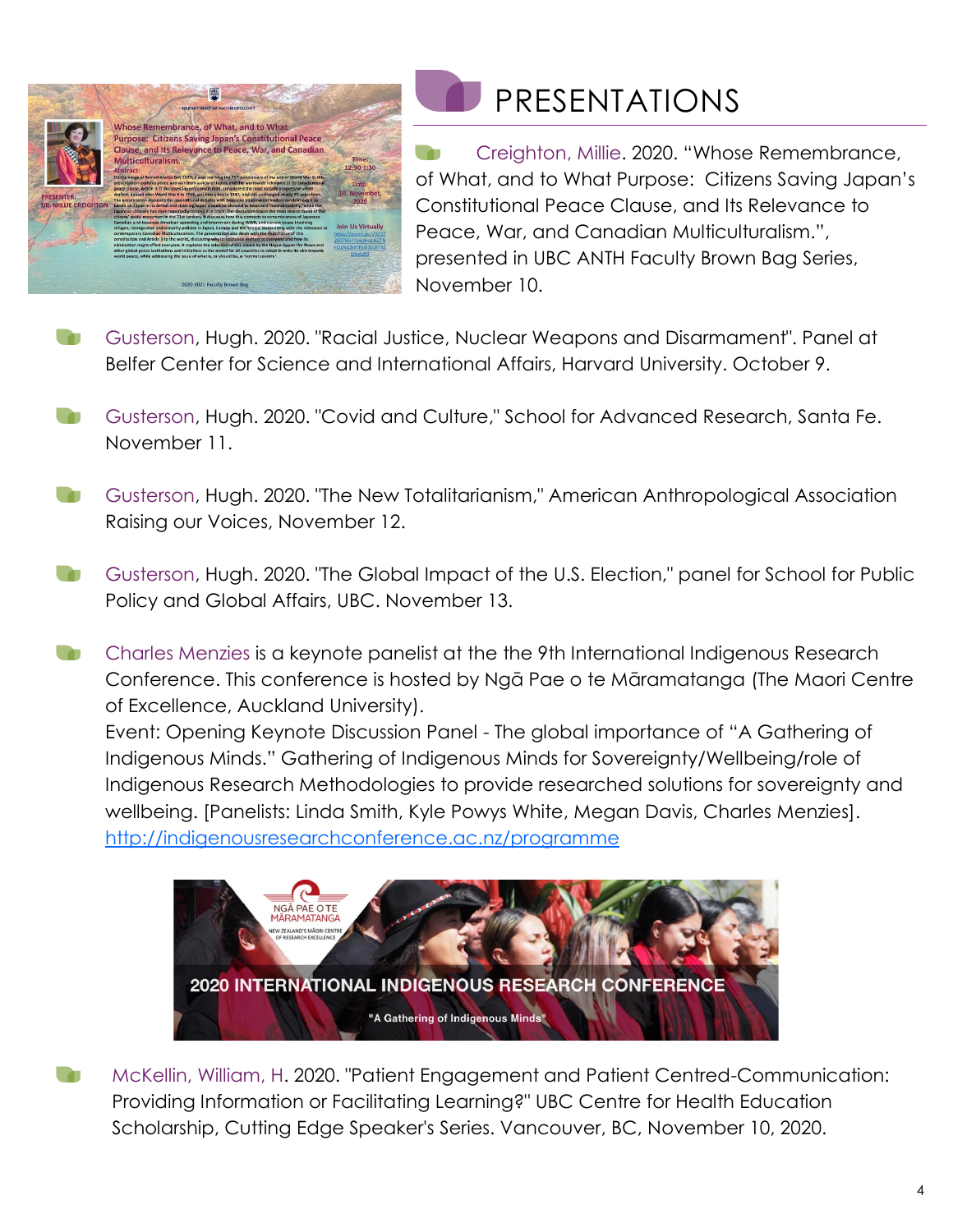### **Charles Menzies**

An interview on 93.9 CICK News, Smithers Community Radio aired with Prof. Menzies. He discusses mountain goats and his recently released short documentary, Walking in Our Ancestors Footsteps. The interview starts at about 21:30 mark of the segment.

<https://www.smithersradio.com/program-playlist/cick-news-playlist-11182020>

| CICK                                                                                  | <b>SCHEDULE</b> | <b>GET INVOLVED</b> | DJ BLOGS | <b>CICK NEWS</b> | <b>EVENTS</b> | <b>ABOUT</b> |
|---------------------------------------------------------------------------------------|-----------------|---------------------|----------|------------------|---------------|--------------|
| ArtistTitleAlbumLabel                                                                 |                 |                     |          |                  |               |              |
| <b>CICK News</b>                                                                      |                 |                     |          |                  |               |              |
| 93.9 CIGI                                                                             |                 |                     |          |                  |               |              |
| Ben Forsyth, BV Ski Club President and Dr Charles Menzies, Prof. of Anthropology, UBC |                 |                     |          |                  |               |              |
| ።<br>0:00 / 37:55<br>ю<br>▶                                                           |                 |                     |          |                  |               |              |

### **Charles Menzies**

"How to show your project's worth in social science and humanities research,"

The social significance of your work attests to its ability to serve the public good — or the good of a specific population. Hagwil Hayetsk (Charles Menzies), Professor of Anthropology at UBC and the chair of the 2019 SSHRC Insight Development Grant committee on Indigenous research, describes "significance" as a project's ability to serve the needs of people who aren't academics: proposals

[https://www.universityaffairs.ca/career-advice/ask-dr-editor/how-to-show-your-projects-worth-in](https://www.universityaffairs.ca/career-advice/ask-dr-editor/how-to-show-your-projects-worth-in-social-science-and-humanities-research-proposals/)[social-science-and-humanities-research-proposals/](https://www.universityaffairs.ca/career-advice/ask-dr-editor/how-to-show-your-projects-worth-in-social-science-and-humanities-research-proposals/)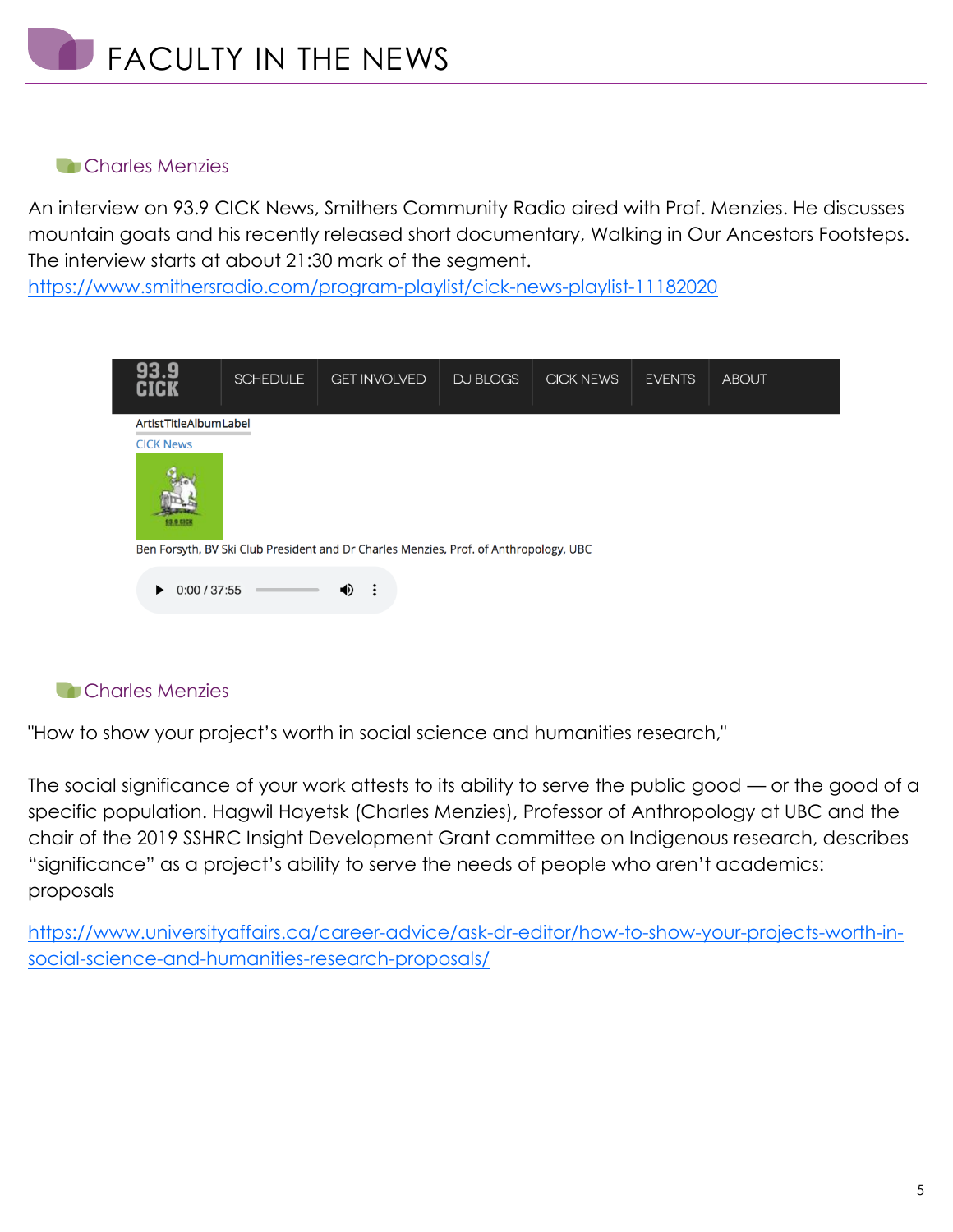

Our weekly **Coffee, Community, and Conversation (3C)**  is a social event for Anthropology students, faculty and staff to take a break and discuss current Anthropological happenings; **The last 3C for this term is Wednesday, December 3, 10:00-10:45am.**



<https://anth.ubc.ca/community/events/>



### **Working Tools Seminar Series: Community-Facing Data Management Platforms for Indigenous-University Partnerships (**last presentation scheduled for December 4, 2020 3:00 pm**)**

One of the key challenges to collaborative practice between universitybased researchers and Indigenous communities is to foster equitable knowledge

co-production with all stakeholders through the sharing of data. Increasingly this task is mediated by digital systems, but there is no single solution that serves all needs.

This seminar series brings together research partnership teams that have developed and employed digital knowledge mobilization solutions to

their work. Our ambition is to explore existing efforts and anticipate future digital solutions for research partnerships.

### <https://anth.ubc.ca/events/event/13318/>



### **The Inaugural Racial (In)Justice Lecture: The Torture Letters: The Scars of Being Policed While Black**

**DATE** Tuesday December 8, 2020 **TIME** 12:30 PM - 2:00 PM

This talk introduces Ralph's recently published

book, The Torture Letters, which focuses on what it means to be policed in the United States today. It moves from Ralph's own experiences with racial profiling as a teenager to the horrific history of police torture in Chicago. [https://anth.ubc.ca/2020/11/29/the-inaugural-racial-injustice-lecture](https://anth.ubc.ca/2020/11/29/the-inaugural-racial-injustice-lecture-laurence-ralph-2/)[laurence-ralph-2/](https://anth.ubc.ca/2020/11/29/the-inaugural-racial-injustice-lecture-laurence-ralph-2/)